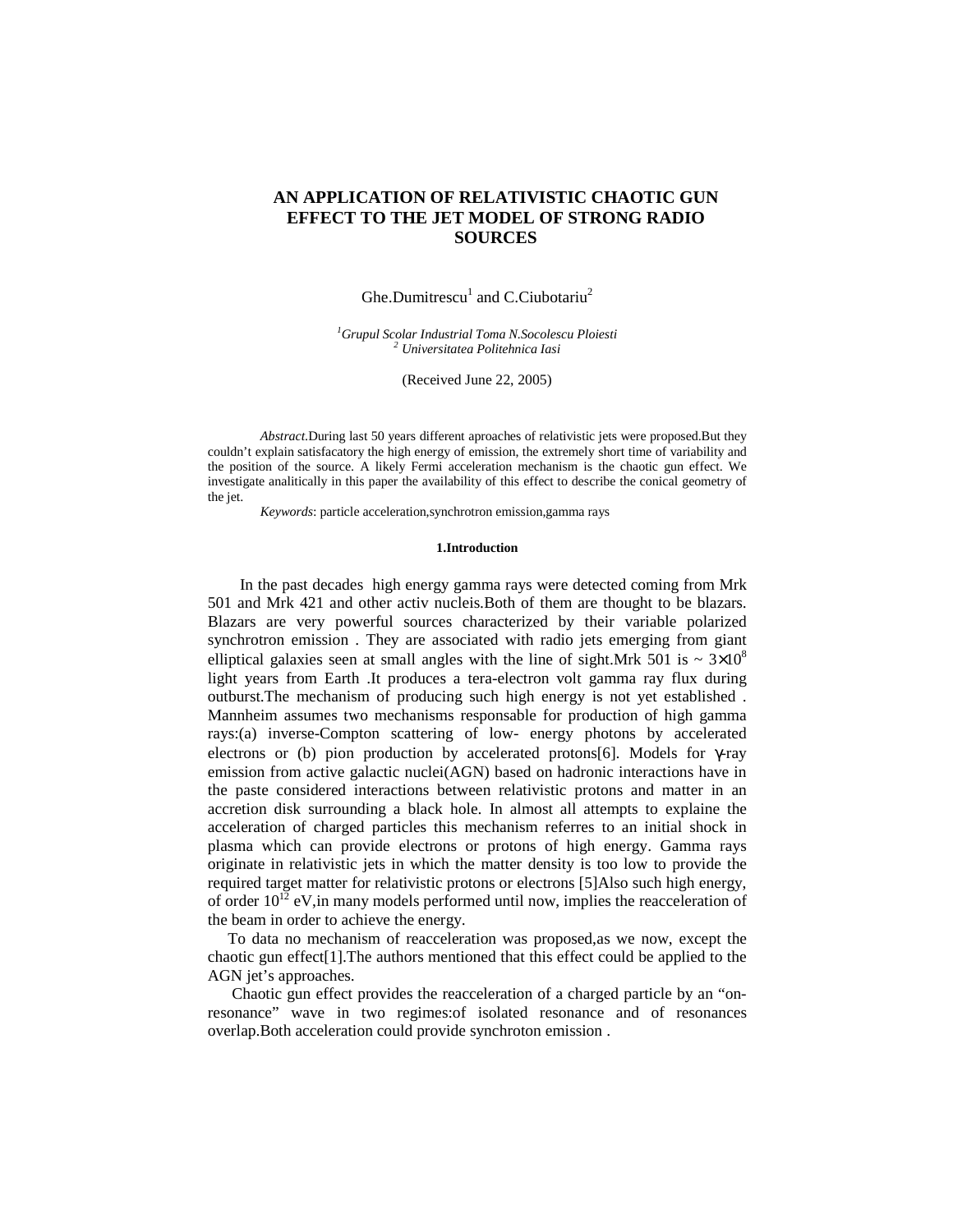Chaotic gun effect was studied as numerical simulation and all parameters are dimensionless.In our paper we attempt to derive the energy of the synchrotron emission and to suggest the way to fit the conical geometry of the jet of an active galactic nuclei to data . The power of synchrotron emission due to relativistic charged particles consists in two terms: one describing the velocity of the momentum variation and the other one describing the velocity of the energy variation.In ordinary cyclic relativistic motion the former is much bigger than the last.But in chaotic gun effect the last term becomes to be important .In chapter II we assume that the second term,mentioned above, becomes to be of the same range as the first is and we derive the synchrotron energy

360 Ghe. Dumitrescu, C. Ciubotariu

## **2.Assuming the gun effect equations**

The power of the synchrotron emission of a charged accelerated particle is

$$
P = \frac{2e^2\gamma^2}{3m^2c^3} \left[ \left(\frac{d\vec{p}}{dt}\right)^2 - \frac{1}{c^2} \left(\frac{dE}{dt}\right)^2 \right] \tag{1}
$$

where  $m$ ,  $E$  and  $\vec{p}$  are the rest mass, the energy and the momentum of the particle which Lorentz factor  $\gamma$  is referred to the observer[2]. In a relativistic motion one may writes

$$
\frac{dE}{dt} = mc^2 \frac{d\gamma}{dt} \tag{2}
$$

where, according to [1]

$$
\gamma = \left(1 + \frac{p_{\perp}^2}{m^2 c^2}\right)^{1/2} \tag{3}
$$

where  $p_{\perp}$  is the transverse momentum referred to the external magnetic field. Then the variation of Lorentz factor may be writen as

$$
\frac{d\gamma}{dt} = \left(1 + \frac{p_{\perp}^2}{m^2 c^2}\right)^{-1/2} \frac{p_{\perp}}{m^2 c^2} \frac{dp_{\perp}}{dt} \tag{4}
$$

Substituting (4) in (2) one obtaines a relation between the two terms of the bracket of (1)

$$
\frac{dE}{dt} = \frac{p_{\perp}}{m} \left( 1 + \frac{p_{\perp}^2}{m^2 c^2} \right)^{-1/2} \frac{dp_{\perp}}{dt}
$$
 (5)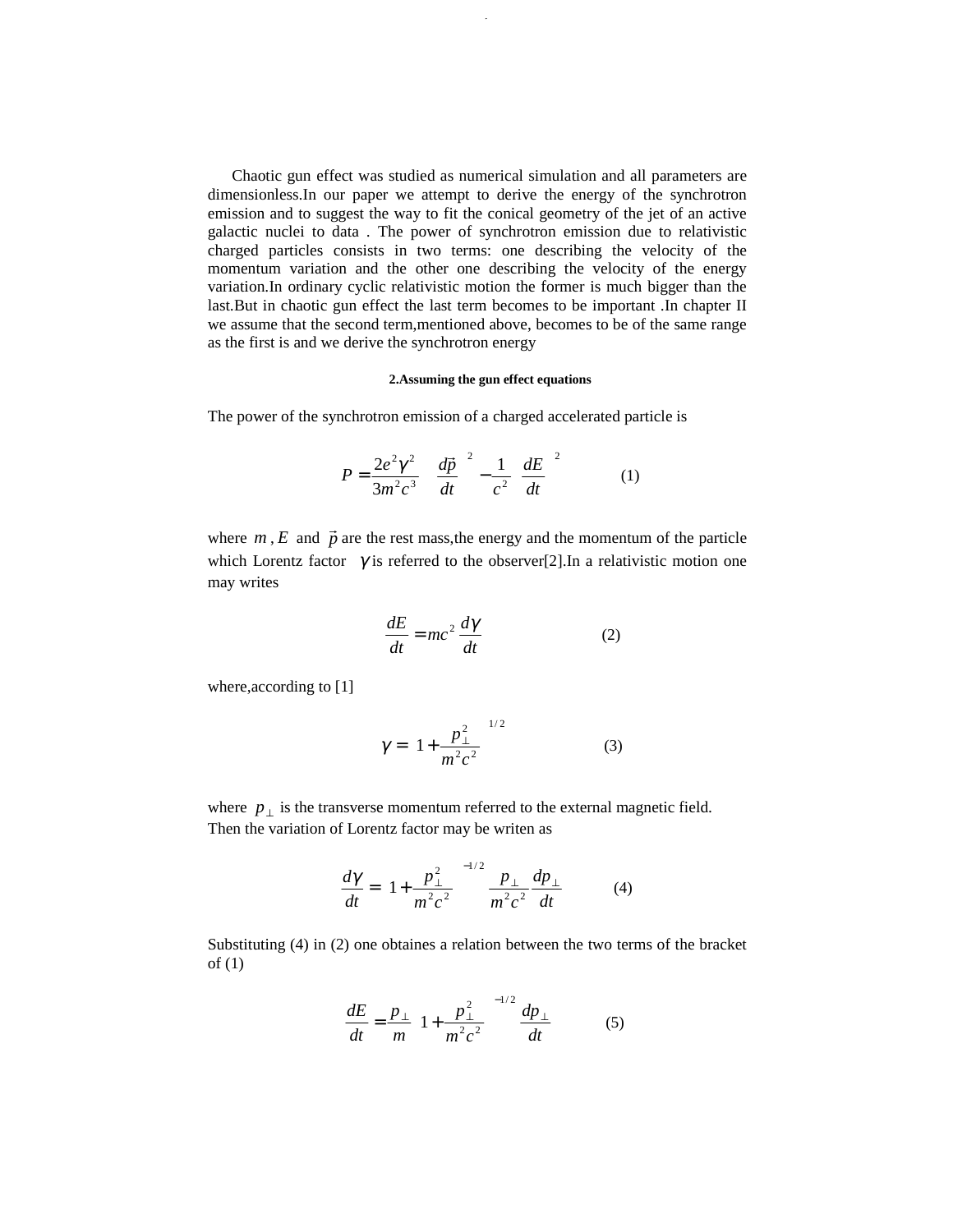Therefore the power of the synchrotron emission can be expressed as

 $\frac{3}{2}$ 61 An application of relativistic chaotic gun effect chaotic gun effect chaotic gun effect chaotic gun effect chaotic gun effect chaotic gun effect chaotic gun effect chaotic gun effect chaotic gun effect chaotic

$$
P = \frac{2}{3} \frac{e^2}{m^2 c^3} \left(\frac{d\vec{p}}{dt}\right)^2 = \frac{2}{3} \frac{e^2}{m^2 c^3} \left(\frac{dp_\perp}{dt}\right)^2 \tag{6}
$$

if we will assume 2  $(1)^2$ i,  $\overline{1}$  $\left(\frac{dp_{\perp}}{p_{\perp}}\right)$ l  $\int$  =  $\int$  $\big)$  $\left(\frac{dp}{dt}\right)$ l  $\left(\right. d\vec{p}\left.\right)$   $\left.\right|$   $\left(\right. dp_{\perp}\right)$ *dt dp dt*  $\left(\frac{d\vec{p}}{dt}\right)^2 = \left(\frac{dp_\perp}{dt}\right)^2$ . The energy emitted during acceleration is

$$
E_{syn} = \int Pdt = \frac{2}{3} \frac{e^2}{m^2 c^3} \int \left(\frac{dp_\perp}{dt}\right)^2 dt
$$
 (7)

According to eq.(44) and (45) from [1]

$$
\left(\frac{dp_{\perp}}{dt}\right) = \frac{2kmc^2Hp_y\cos k(x-ct)}{p_{\perp}}\tag{8}
$$

where *k* is the wave vector of the wave produced by the beam of charged particles and  $H = \text{const}$  is dimensionless.(8) provides a proof of the extremely complex motion of the charged particle ; the likely gyrofrecquency of this motion depends on  $k$ ,  $p_{\perp}$ ,  $x, \varphi$ ,  $H$  and  $t$ . Substituting (8) in (7) the energy is

$$
E_{syn} = \frac{4}{3} \frac{e^2 kH}{mc} \int \frac{p_y}{p_{\perp}} \cos k(x - ct) dp_{\perp}
$$
 (9)

As we can see from (9) the dimension of the integrand is  $p_{\perp}$ . In order to evaluate the range of the energy it is worth noting that the energy range depends on  $k, H, p_{\perp}$  if one assumes the ratio ⊥ *p*  $p_y$  to be of the order of unity and also the angle  $k(x-ct)$ .

 The energy estimated in (9) can be referred to the "n"th resonance at time *t* and at distance *x* from the observer.If we adopt  $\frac{F y}{r} = \cos \varphi$ ⊥ *p*  $\frac{p_y}{p}$  = cos  $\varphi$  then for a certain  $\varphi$ the energy is

$$
E_{syn,n} = \frac{4}{3} \frac{e^2 kH}{mc} p_{\perp n} \cos \varphi \cos k(x-ct) \quad (10)
$$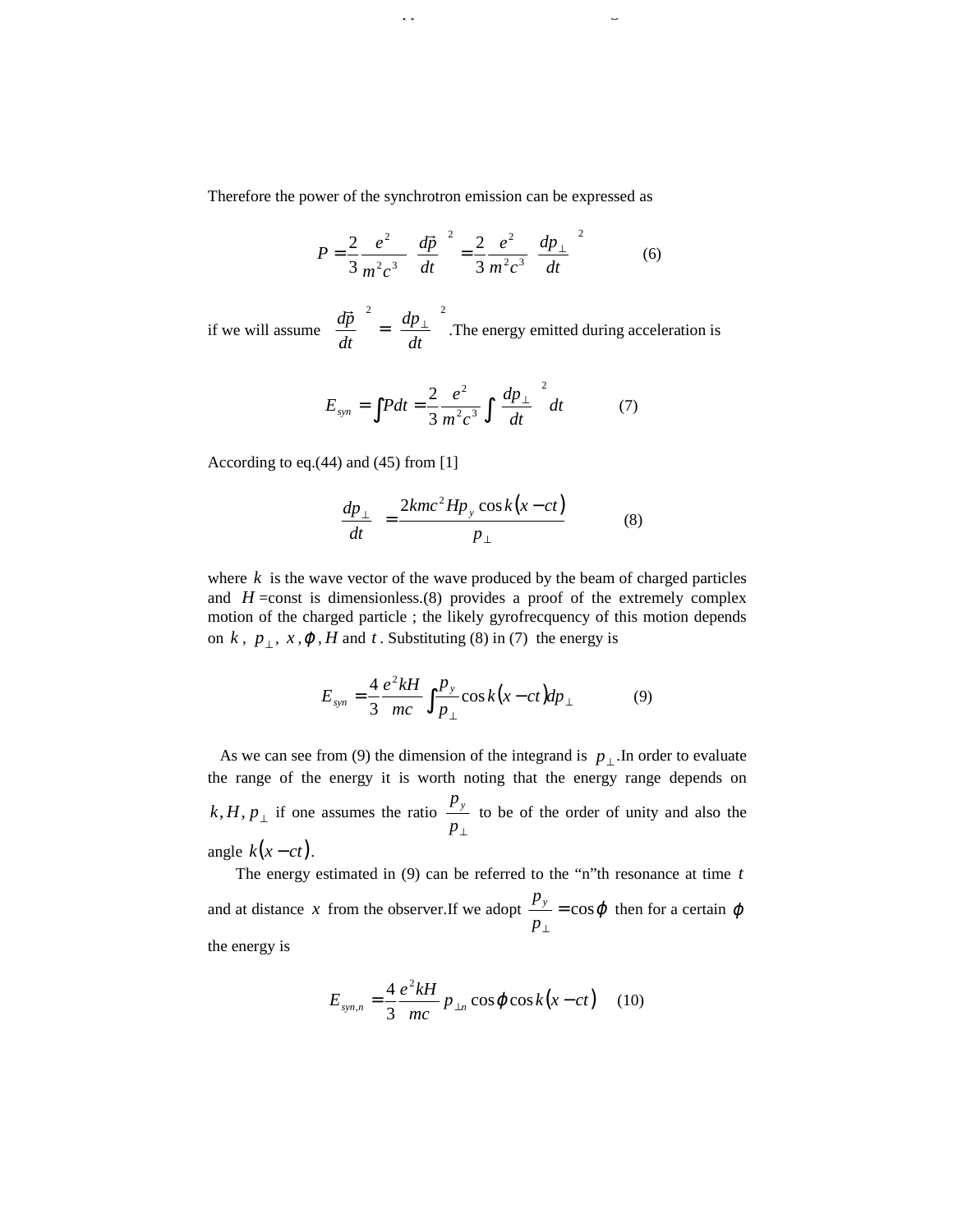#### **3.Numerical estimations of the size of the emitting region**

 In order to estimate the size of the emitting region we will use data of [3] concerning the size of a compact radio source.Strong radio sources have  $P_{tot}^{1.4} > 10^{25} W Hz^{-1}$  where  $P_{tot}^{1.4}$  is the total spectral power of the emission at 1.4 Ghz.

362 Ghe. Dumitrescu, C. Ciubotariu

Let  $p_{\perp \text{min}}$  be the lowest momentum of an electron which emits the lowest synchrotron radio energy and  $p_{\perp max}$  the highest momentum coresponding to the highest synchrotron energy. Then for a certain moment and a certain phase  $\varphi$ 

$$
E_{sym,\max} - E_{sym,\min} = \frac{4}{3} \frac{e^2 kH}{mc} \Big[ p_{\perp,\max} - p_{\perp,\min} \Big] \cos \varphi \cos k(x - ct) =
$$
  

$$
= \frac{4}{3} \frac{e^2 kH}{mc} p_{\perp\max} \Bigg[ 1 - \frac{p_{\perp\min}}{p_{\perp\max}} \Bigg] \cos \varphi \cos k(x - ct)
$$
(11)

where for radio emission  $E_{sym, max}$  = 20×10<sup>-33</sup>J ≈ 10<sup>-13</sup> eV ;  $E_{sym, min}$  = 20×10<sup>-37</sup>J ≈ 10<sup>-17</sup> eV. Assuming  $\cos \varphi \cos k(x-ct) \approx 1$  and also the bracket in (11) one can estimate  $p_{\perp}$ . For radio emission this leads to  $m^2c^2$  *H*  $p_{\perp}^2$ <sup>1/2</sup><sub>2</sub> 2 · 10<sup>2</sup>  $2^2$  $1 + \frac{p_{\perp}^2}{m^2 c^2}$   $\Big)^{1/2} \approx \frac{2 \cdot 10}{H}$  $\bigg)$  $\left( \frac{1}{2} \right)$  $\overline{\phantom{a}}$ l ſ  $\gamma = \left| 1 + \frac{P_{\perp}}{2} \right|$  =  $\frac{2.10}{\gamma}$ . For

 $H = 0.2$  the Lorentz factor is 10<sup>3</sup>. For higher values of *H* the Lorentz factor decrease. VLBI observations of superluminal motions confirm that the jet plasma in blazars is moving with Lorentz factors of  $\gamma \approx 10[7]$ . Using radio interferometry data Mannheim inferred a bulk Lorentz factors  $\gamma_{jet} \sim 2$  to 10 and even for few cases of still higher values.For these values *H* must be of the order of 10 which implies strong acceleration in resonsce overlap or o decreasing of the external magnetic field in order to increase  $\beta$  [1].

But also from numerical simulations one can obtaine  $p_{\perp max} - p_{\perp min}$  and hence an estimation of of the length of jet  $d_j$ 

$$
d_j = r_{j, \text{max}} - r_{j, \text{min}} \tag{12}
$$

where  $d_j$  is the difference between the two radii coresponding to the two transverse momentum.The estimation of the range of the two momentum involved (11) may help us to express the length as

$$
d_j = \frac{1}{2\pi m} \left( \frac{p_{\perp \text{max}}}{\gamma_n v_n} - \frac{p_{\perp \text{min}}}{\gamma_l v_l} \right) \tag{13}
$$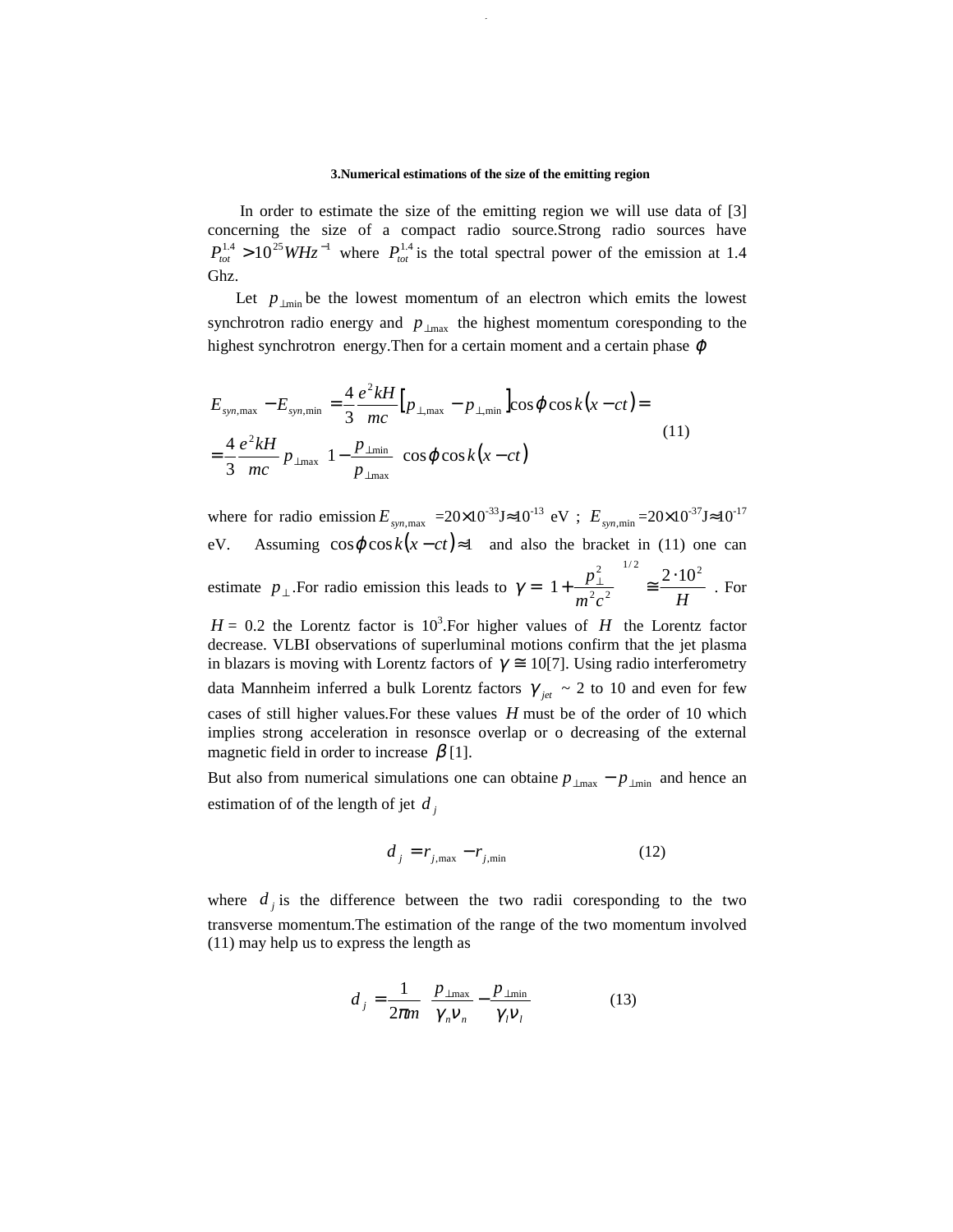where  $\gamma_n$  is the Lorentz factor of the "*n*"th resonance, which corresponds to  $p_{\perp max}$ ,  $v_n$  is the corespondengly gyrofrecquency of the charged particle motion,  $V_l$  is the Lorentz factor of the "*l* "th resonance, which corresponds to  $p_{\perp m i n}$  and  $V_l$  is the corespondengly gyrofrecquency.

 $\frac{3}{36}$  An application of relativistic chaotic gun effect chaotic gun effect chaotic gun effect chaotic gun effect chaotic gun effect chaotic gun effect chaotic gun effect chaotic gun effect chaotic gun effect chaotic

 For strong radio source 3C 273 the projected length is about 39 kpc≈39×10<sup>19</sup> m[3].Strong radio sources has the size of the jet less than 50 kpc [3].

 Assuming the first term of the bracket in (13) to be much larger than the second,  $d_j \approx 39 \text{ kpc}$ ,  $m = 9.1 \cdot 10^{-31} \text{ kg}$  and  $v_n = 1.4 \text{ Ghz one finds } p_{\perp \text{max}} \approx 48.75$  $kg \text{ m s}^{-1}$ .

 A way to probe the above derivation of the synchrotron energy might be the derivation of the velocity of the jet.That is to use the same expression (8) in order to achieve our derivation. For radio sources with steady free jets the radius expands with a constant lateral velocity  $v_r$  equal to its internal sound speed  $c_s$  where it first become free[3].This is the case of the strong sources.For such sources

$$
\frac{dR_j}{dz} = \frac{v_r}{v_j} \tag{14}
$$

where  $R_j$  is the radius of jet at the *z* distance from the nucleus(apex).

 In order to verify if(14) occurs for synchrotron emission generated by chaotic gun effect we express the lateral velocity *dt dR*  $v_r = \frac{u \cdot v_j}{l}$  as

$$
v_r = \frac{d}{dt} \left( \frac{p_\perp}{\eta n \omega_c} \right) = \frac{1}{m \omega_B} \cdot \left( \frac{dp_\perp}{dt} \right) \tag{15}
$$

where  $\omega_c$  is the relativistic gyrofrecquency of the synchrotron motion of the particle and it is related to  $\omega_B$  as  $\omega_B = \omega_c / \gamma$  [1]. Using (8) the above velocity (15) becomes

$$
v_r = \frac{2kc^2Hp_y\cos k(x-ct)}{\omega_B p_\perp} = \frac{2kc^2H\cos\varphi\cos k(x-ct)}{\omega_B}
$$
 (16)

From [1] one can replace  $\omega_c$  by  $\omega/n$  where *n* is the order of the resonance.For what it follows we will assume  $\cos \varphi \cos k(x - ct) = 1$ . Then (16) becomes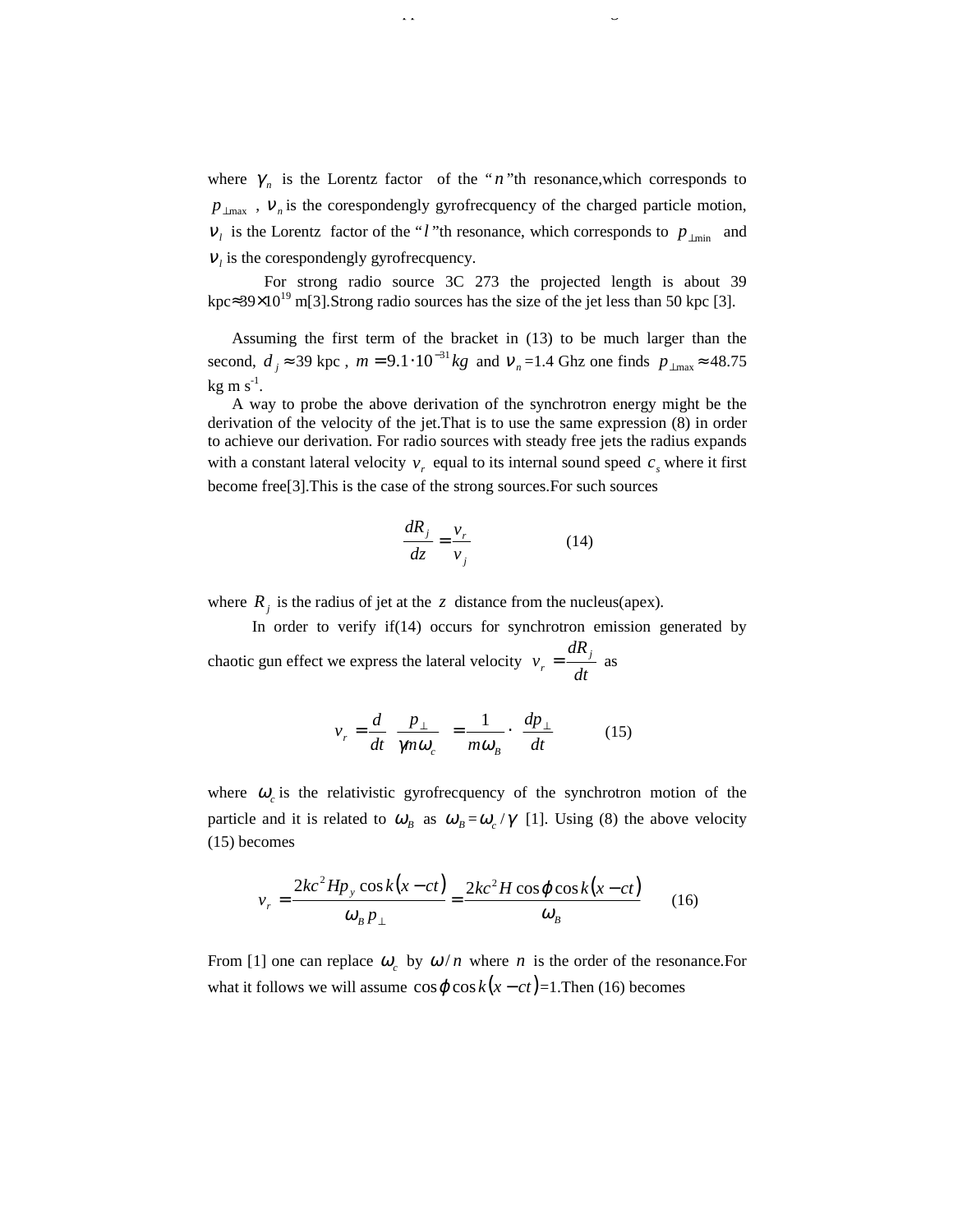$$
v_r = \frac{2knc^2H}{\omega \gamma_n} \tag{17}
$$

364 Ghe. Dumitrescu, C. Ciubotariu

where  $\gamma_n$  is the Lorentz factor related to the n-th resonance. For relativistic jets, (14) is the angle  $\gamma_n^{-1}$ . Hence one can estimate the velocity of jet from

$$
\frac{v_r}{v_j} = \frac{1}{\gamma} \tag{18}
$$

which together with (17) leads to

$$
v_j = \frac{2knc^2H}{\omega} \tag{19}
$$

But from *c*  $\frac{k}{\omega} = \frac{1}{c}$  one obtaines

$$
v_j = 2cnH \tag{20}
$$

This result shows that the velocity of the jet depends on the order of the resonance and also on *H*. For  $n = 1$  and  $H = 0.2$  (20) leads to  $v_i = 0.4c$ . For  $n = 10$  and  $H = 0.2$  (20) leads to  $v_i = 4c$ . To date many authors simulated jets or estimated jet velocities.Bridle explorred different constraints on jet velocities and found  $10^{-2}c < v_j < 0.1c$  for radio emissions [3]. Piner et al. calculate for C 279 an average speed and angle to the line-of-sight for the region of the jet interior to 1 mas of  $v = 0.992c$  ( $\gamma \approx 8$ ) and  $\theta = 4$ <sup>o</sup>, and an average speed and angle to the lineof-sight for C4 (at  $r \approx 3$  mas) of  $v = 0.997c$  ( $\gamma \approx 13$ ) and  $\theta = 2\degree[9]$ . For the electron number density of the jet of 0.741nb(where nb is the ambient electron number) the average jet velocities for the two simulations performed by Nishikawa are  $vi =$ 0.9798c, 0.9977c corresponding to Lorentz factors are 5 (2.5 MeV) and 15 (7.5 MeV),respectively[8].

Using (20) for suitable values of  $H$  and  $n$  one can obtaine also superluminal velocities as is obtained for jets viewed at large angle to the plane of the sky[3].

#### **IV.Discussions**

From (20) one can obtaines a constraint on the product 2*nH* if we assume  $v_i < c$ :